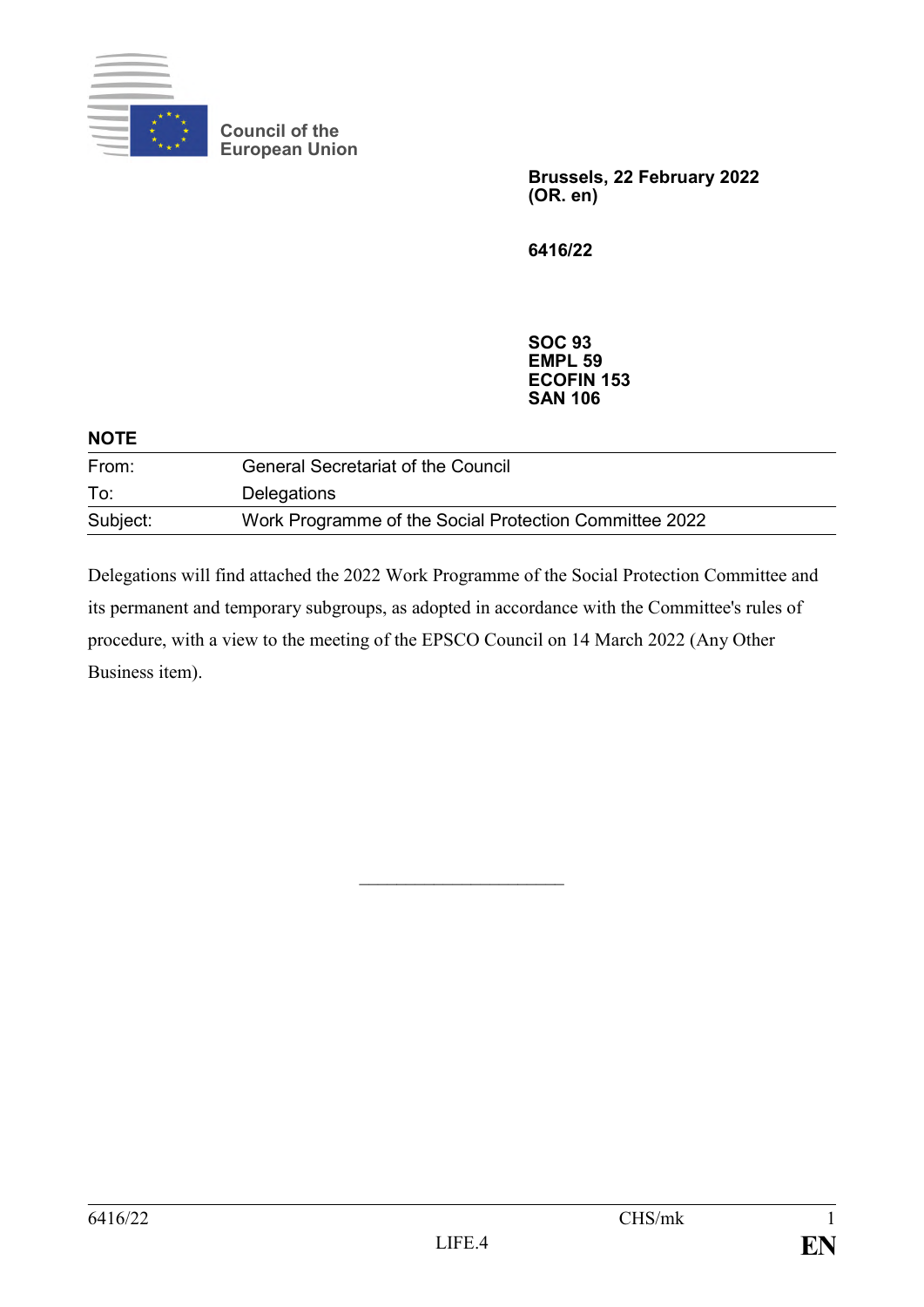

#### **2022 SPC Work Programme**

- *Final -*

The Social Protection Committee (SPC) is an advisory policy Committee, established in accordance with art. 160 of the TFEU, providing a representative forum for multilateral social policy coordination, dialogue and cooperation at EU level. It brings together senior policy makers from all EU Member States and the Commission in an effort to discuss and identify the most appropriate policy measures necessary to respond to the social policy challenges across the EU. The Committee actively participates, on behalf of the Council of the European Union for employment, social affairs and health (EPSCO), in the European Semester process of policy coordination as per Article 2 (2b) of Council Decision (EU) 2015/773 establishing the SPC.

The Treaty-based mandate of the SPC stipulates that the Committee monitors the social situation in the EU and the development of social protection policies.**<sup>1</sup>** The SPC delivers on this mandate through the use of the social open method of coordination as the main policy framework, including all major social policy strands: social inclusion, pensions, health and long-term care.

The SPC may, if necessary, prepare additional reports, formulate opinions or undertake other work within its fields of competence, at the request of the Council, the Commission or on its own initiative as per Article 2(1c) of the Council Decision 2015/773, establishing the Committee. In addition, the Committee is tasked<sup>2</sup> to contribute to all aspects of the European Semester within its field of competence and report on them to the Council.

#### **1. Priorities for SPC work in 2022**

**The 2022 SPC work programme takes into account the policy priorities of the Council of the European Union, the European Commission and the forthcoming French and Czech Presidencies**. It focuses on three main interlinked areas of policy work, which also support the implementation of the European Pillar of Social Rights and its Action Plan. The first area is related to the European Semester, the second is focused on thematic in-depth work, while the third is related to the Committee's monitoring and reporting activities. In delivering on these areas, the Committee will continue to make full use of the opportunities provided by the social open method of coordination**,** including peer reviews and other mutual learning activities.

<u>.</u>

**<sup>1</sup>** Art. 160 TFEU

**<sup>2</sup>** Council decision (EU) 2015/773, article 2b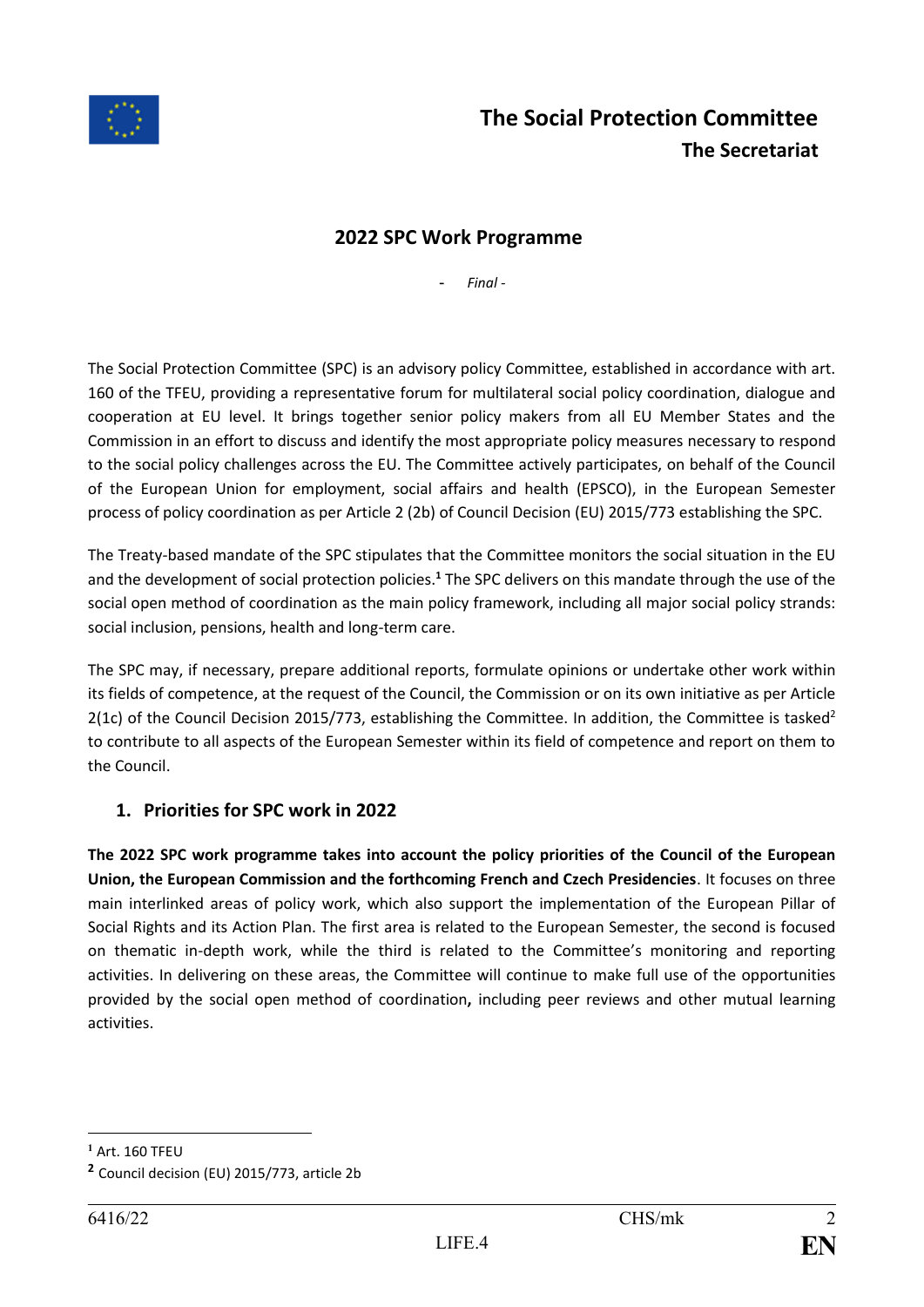#### **2. The European Semester**

#### *2.1 Contribution to the EPSCO input for the Spring European Council*

The SPC will contribute to the preparation of the EPSCO input to the Spring European Council with its assessment of the social protection issues raised in the **2022 Autumn Package**. It will also take part in any negotiations on possible changes of the **Employment Guidelines**, and the monitoring framework(s), in particular **the Social Scoreboard** and/or to the **Joint Assessment Framework (JAF).**

The SPC, in cooperation with the Employment Committee (EMCO), will also discuss the proposal made by Belgium and Spain during the October 2021 EPSCO for the introduction of a **Social Imbalances Procedure** in the European Semester. The SPC stands ready to report on the relevant **national targets,** set by the Member States to achieve the new EU 2030 targets, put forward **under the European Pillar of Social Rights Action Plan**.

The SPC would also follow the developments related to the implementation of the **Recovery and Resilience Facility**. The SPC will seek cooperation with EMCO and the Economic Policy Committee (EPC) on these matters whenever relevant.

|                 | <b>Activities</b>                                                                                                                                                                                                                          | <b>Deliverables to the Council</b>                                                                                                                                                                                                 |
|-----------------|--------------------------------------------------------------------------------------------------------------------------------------------------------------------------------------------------------------------------------------------|------------------------------------------------------------------------------------------------------------------------------------------------------------------------------------------------------------------------------------|
| $1st$ half 2022 | <b>Reaction to the 2022 Annual Sustainable</b><br>Growth Strategy (ASGS) and the Joint<br>Employment Report (JER), offering an<br>analysis of the relevant social protection<br>and social inclusion issues                                | SPC,<br>the<br><b>The</b><br>together<br>with<br>Employment Committee (EMCO), will<br>prepare the draft Council Conclusions<br>on the 2022 ASGS and JER: political<br>guidance on employment and social<br>/policies – March EPSCO |
| $1st$ half 2022 | Examination and input into the Joint<br><b>Employment</b><br>Report<br>and<br>its<br>key<br>messages on issues related to social<br>protection and social inclusion, including<br>the analysis of key employment and<br>social indicators. | For the March EPSCO                                                                                                                                                                                                                |
| $1st$ half 2022 | Discussion of the proposal made by For the March/June EPSCO<br>Belgium and Spain to establish a Social<br>Imbalances Procedure in the European<br>Semester.                                                                                |                                                                                                                                                                                                                                    |
| $1st$ half 2022 | Report on the relevant national targets,<br>submitted by the Member States, under<br>the European Pillar of Social Rights<br><b>Action Plan</b>                                                                                            | For the June EPSCO                                                                                                                                                                                                                 |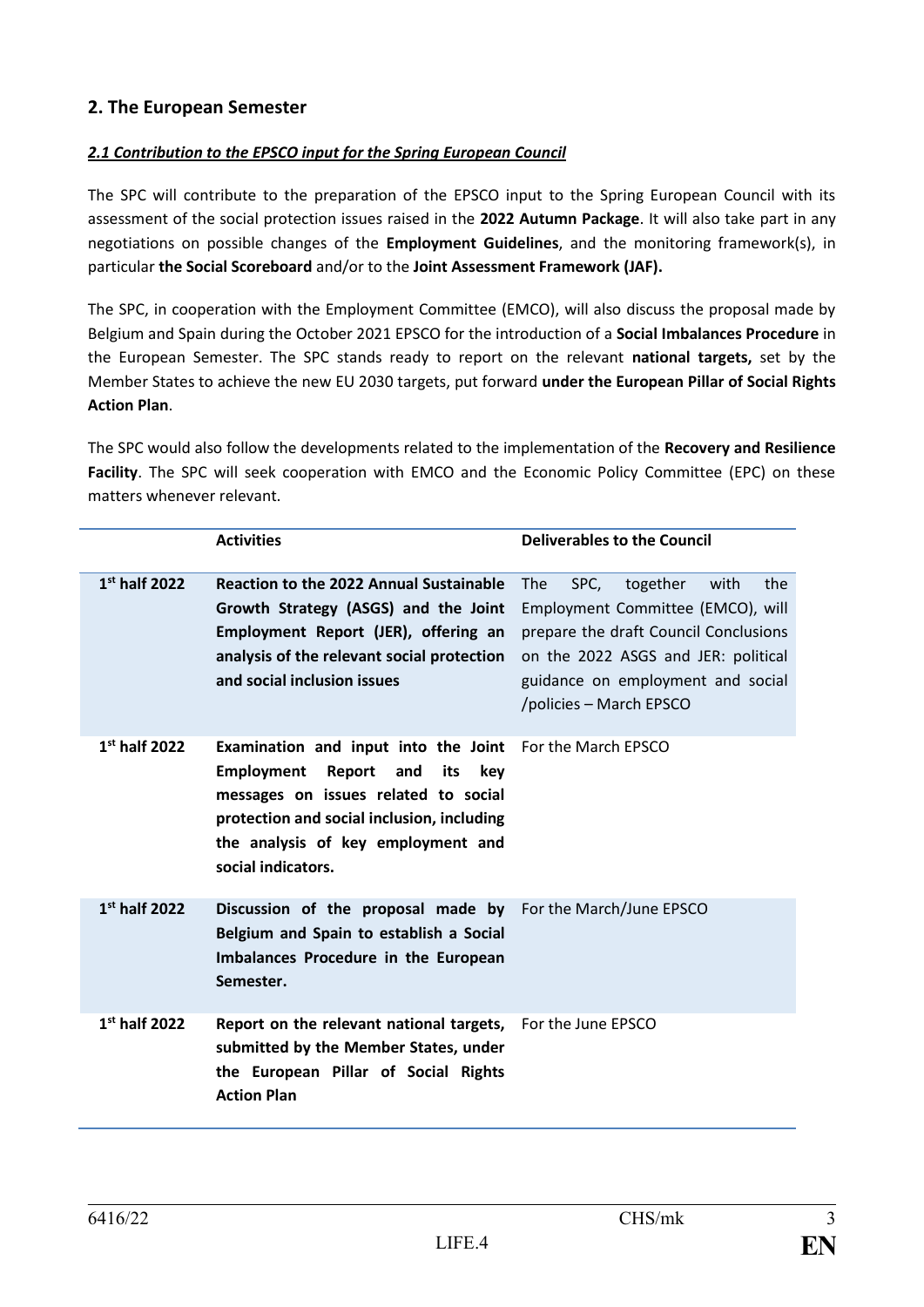#### *2.2 Multilateral implementation reviews*

The SPC will continue its **multilateral surveillance on the implementation of structural reforms in the Member States,** including those addressing the Council country-specific recommendations (CSRs) of 2020 and 2019, where relevant. In this context, Member States will have the opportunity to report on the measures adopted, but also on planned measures, as a form of ex-ante discussion of social policy reforms. The Committee will inform the Council of its views in each of the thematic areas of Committee competence.

To carry out this task, the SPC will apply the learnings from the 2021 cycle of the European Semester, where a **stronger horizontal element** was introduced. The Committee will **engage in joint reviews** with other Council advisory committees and the Working Party on Public Health at Senior Level (WPPHSL), where relevant. The Committee will make use, where appropriate, of the results of the peer review programme and relevant social policy innovation projects.

It will also follow-up on the implementation of the **social protection aspects of the Euro area recommendation** in cooperation with the Employment Committee (EMCO) and the advisory Committees of the ECOFIN Council

|            | <b>Activities</b>                                                                                                                                                                                                                                                            | Deliverables to the Council |
|------------|------------------------------------------------------------------------------------------------------------------------------------------------------------------------------------------------------------------------------------------------------------------------------|-----------------------------|
| $1st$ half | <b>Multilateral examination, complemented</b> Horizontal opinion and country-specific                                                                                                                                                                                        |                             |
| 2022       | by further thematic discussion, of the conclusions for the June EPSCO<br>implementation of structural reforms in the<br>Member States, including $-$ where relevant<br>- the 2020 and 2019 Council country-<br>specific recommendations in the areas<br>under SPC competence |                             |

#### *2.3 Review of the proposals for Council country-specific recommendations and Euro area recommendation*

The Committee will prepare the Council's adoption of the **2022 country-specific recommendations** by reviewing all Commission proposals for country-specific recommendations, falling under SPC competence. In its assessment, the Committee will use the conclusions of the multilateral implementation reviews, to be carried out in the first half of the year. The SPC will adopt joint opinions with other Committees on all recommendations falling under joint competence and will contribute to the preparation of the EPSCO view.

In the second half of the year, the SPC will examine any social protection issues, which may be included in the **Commission proposal for a Euro area recommendation.**

It will engage in these exercises in cooperation with the Employment Committee (EMCO) and the advisory Committees of the ECOFIN Council.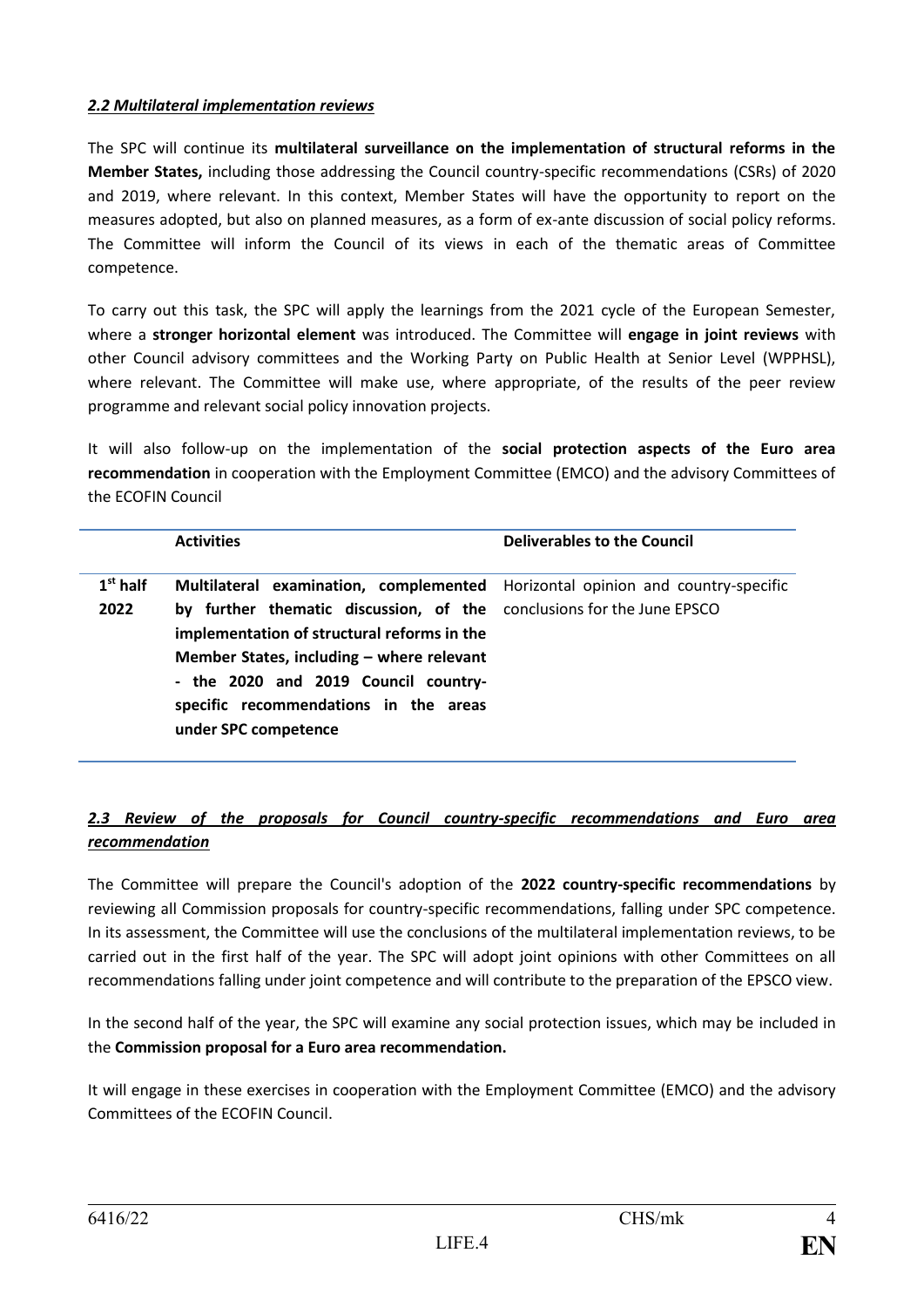|            | <b>Activities</b>                                                                   | <b>Deliverables to the Council</b>                          |
|------------|-------------------------------------------------------------------------------------|-------------------------------------------------------------|
|            |                                                                                     |                                                             |
| $1st$ half | <b>Cooperation with other Committees on</b> Horizontal opinion and country-specific |                                                             |
| 2022       | 2022 CSRs of common interest                                                        | conclusions for the June EPSCO                              |
|            |                                                                                     |                                                             |
| $2nd$ half | social<br>Examine                                                                   | protection and social Contribution on social protection and |
| 2022       | inclusion issues included in the Commission                                         | social inclusion parts of the 2023 Euro                     |
|            | proposal for a Euro area recommendation                                             | area recommendation- December 2022                          |
|            |                                                                                     | <b>FPSCO</b>                                                |
|            |                                                                                     |                                                             |

#### *2.4 Monitoring of the social situation and developments in social protection policies*

Through its annual report, the SPC will continue its **monitoring of the social situation in the EU and of the development of social protection policies** as per its Treaty mandate. The Committee will seek to integrate in its reporting an assessment on the progress towards the **European and national poverty and social exclusion targets introduced with the European Pillar of Social Rights Action Plan** (EPSR AP).

Based on the report, the Committee will propose for endorsement by the **October EPSCO key messages** on the main policy priorities in the area of social protection and social inclusion in view of the Commission's preparatory work for the **2023 Annual Sustainable Growth Strategy**. An intermediate update of the SPPM dashboard will be produced by spring 2022, to take into account the availability of the full set of results from EU-SILC 2020.

|            | <b>Activities</b>                                                                                                                                                   | Deliverables to the Council |
|------------|---------------------------------------------------------------------------------------------------------------------------------------------------------------------|-----------------------------|
| $2nd$ half | Preparation of an annual report on the Report and Key messages on the social                                                                                        |                             |
| 2022       | social situation in the EU and overview of situation and the main social policy                                                                                     |                             |
|            | social protection reforms on the basis of priorities as input to the preparation of<br>the Social Protection Performance Monitor the 2023 Annual Sustainable Growth |                             |
|            | (SPPM) and reporting by Member States                                                                                                                               | Strategy - October EPSCO    |
|            |                                                                                                                                                                     |                             |

#### **3. In-depth Thematic Work**

The SPC will continue its thematic work on priority issues related to social inclusion and social protection, pensions, health and long-term care. This will include carrying out thematic reviews, policy debates and mutual learning activities. In the selection of thematic areas for discussion, it will take into account the policy priorities of the Council, the Commission and the French and Czech Presidencies.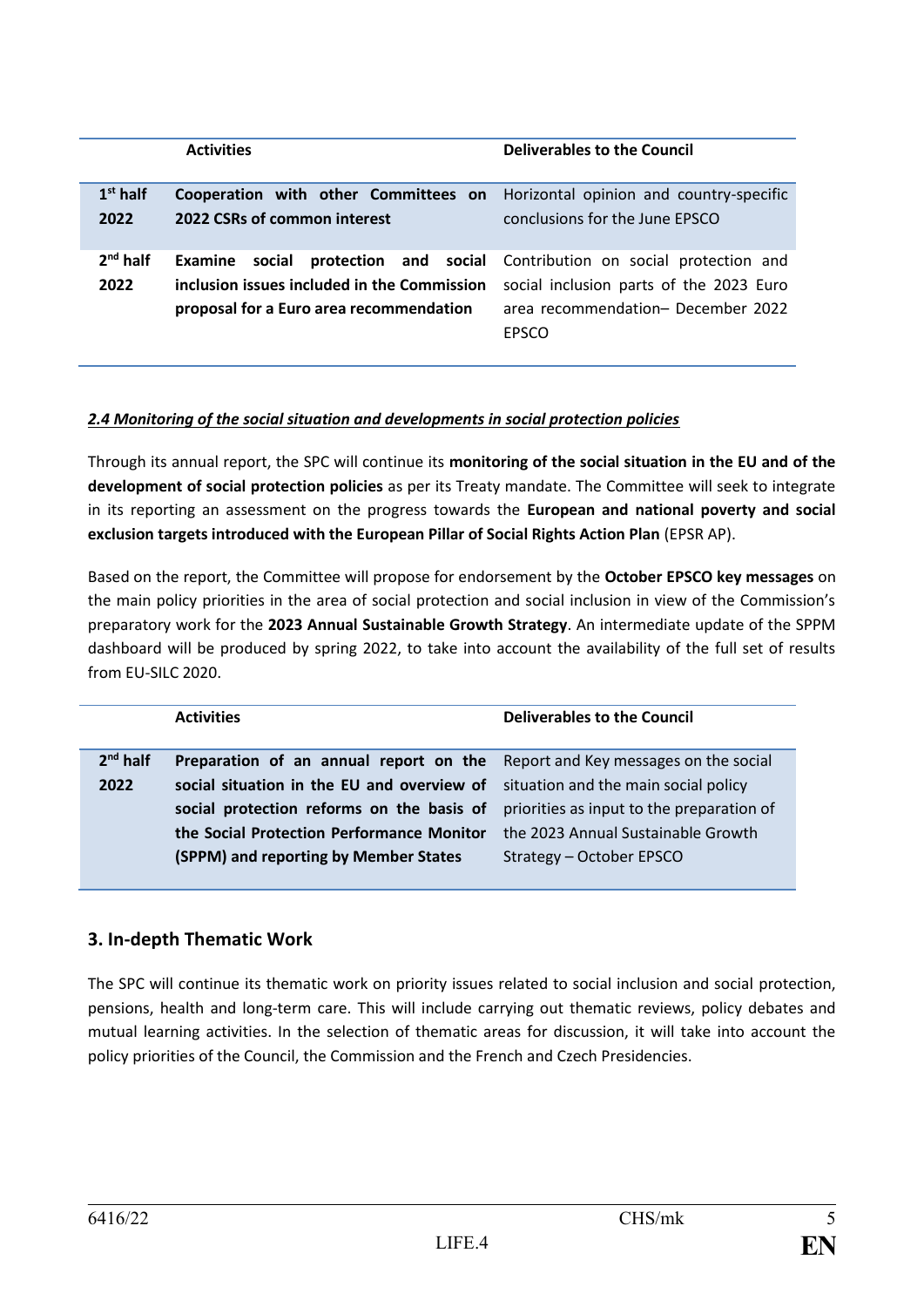|                      | <b>Activities</b>                                                                                                                                                                    | <b>Deliverables to the Council</b> |
|----------------------|--------------------------------------------------------------------------------------------------------------------------------------------------------------------------------------|------------------------------------|
| <b>March</b><br>2022 | <b>Thematic review on access to rights for</b> Input for the June EPSCO meeting<br>vulnerable groups and the problem of non-<br>take-up, in the context of the digital<br>transition |                                    |
| September<br>2022    | <b>Thematic review on long-term care, with</b> Input for the December EPSCO meeting<br>focus on home care and community-based<br>services                                            |                                    |

The SPC Indicator Sub-group (ISG), will prepare by May 2022 a report to analyse and review the progress achieved in the **development of minimum income protection** in the Member States for SPC discussion and adoption.

In addition, preparations for the development of the **2024 edition of the Pension Adequacy Report (PAR)** will necessitate setting-up an ad hoc working group (towards the end of 2022), which will be tasked to prepare (jointly with the European Commission) the draft PAR**<sup>3</sup>** .

| <b>Timing</b>      | <b>Activity</b>                                                                                           | Deliverables to the Council |
|--------------------|-----------------------------------------------------------------------------------------------------------|-----------------------------|
| $1st$ half<br>2022 | <b>Finalisation of the 2022 Minimum Income</b> Key messages (2022)<br><b>Report</b>                       |                             |
| $2nd$ half<br>2022 | Preparatory work for the development of the Key conclusions (2024)<br><b>2024 Pension Adequacy Report</b> |                             |

The Committee will follow relevant developments and may provide views on policy initiatives and/ or implementation milestones related to *Access to essential services; Access to social protection for workers and the self-employed; Action Plan on the Social Economy; Distributional impact assessment; European Care Strategy; European Child Guarantee; European Green Deal; Homelessness and housing exclusion; Labour and social conditions of platform workers; Mainstreaming the rights of persons with disabilities.*  The SPC will also have exchanges with the **High Level Group on the Future of Social Protection and Welfare States in Europe.**

1

**<sup>3</sup>** The start of the preparatory work for the next **Long-term Care Report (LTCR)** would be organised in such a way as to maximise synergies with the monitoring and reporting arrangements envisaged for in the forthcoming Long-Term Care initiative.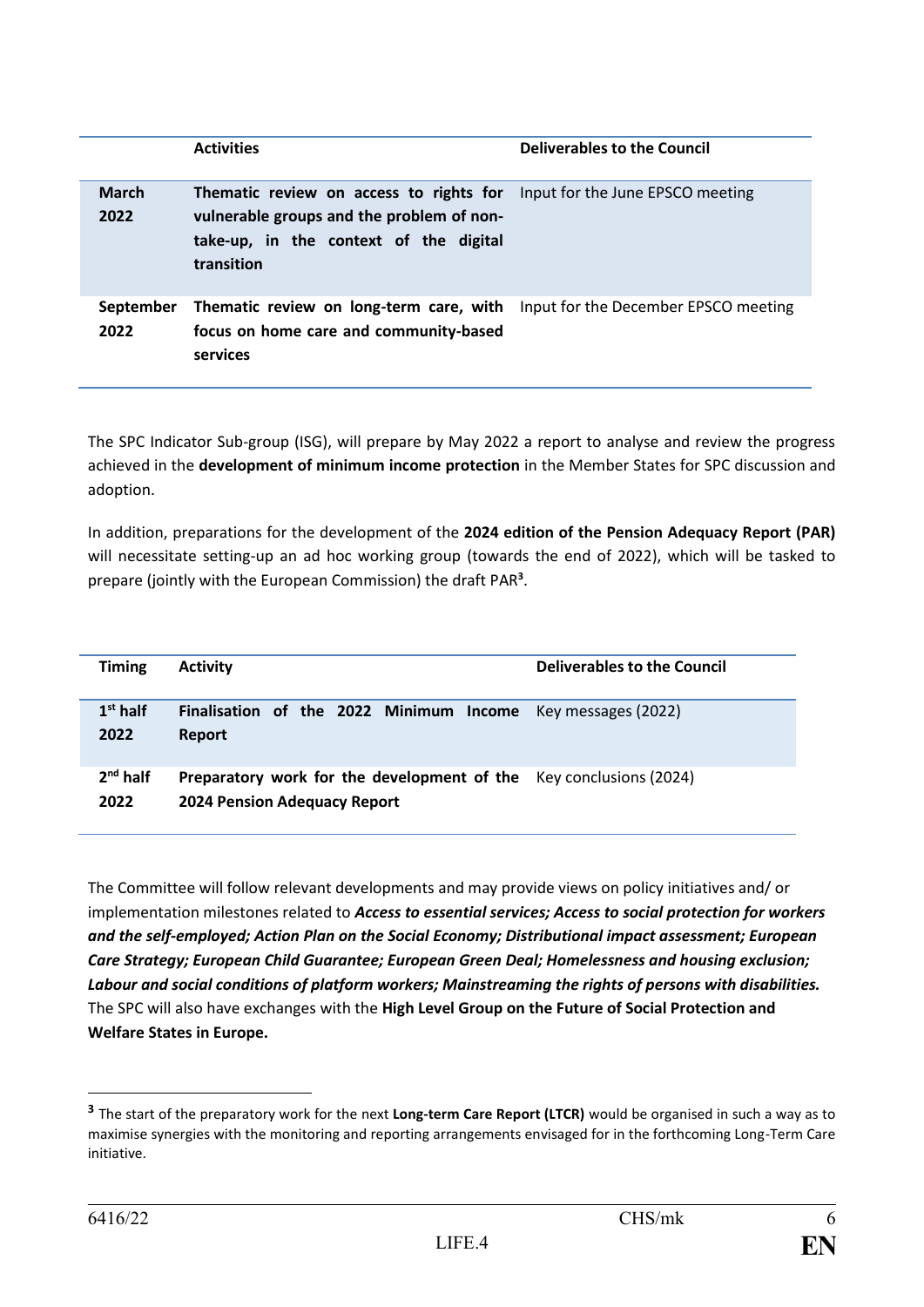**Mutual learning activities** will include peer reviews and other mutual learning events. Building on successful Committees' previous joint efforts, the SPC will continue its work in the field of **inequality**, including on the analysis of the distributional impact of reforms. In this context, following the October 2021 conference on inequalities, follow up mutual learning events will be organised on distributional impact assessment.

#### *3.2 Thematic social reporting*

Every year, the SPC Members engage in thematic social reporting on a topic chosen according to the current social policy priorities.

For 2022, the focus of Social Reporting in the SPC will be dedicated to collecting information about the practice of **distributional impact assessment (DIA)** across the Member States. The evidence gathered will be used as background for a planned exchange on the subject in the first half of the year, for further mutual learning activities, as well as inclusion in the SPC Annual Report. This exchange will also serve to inform the Commission's initiative on providing guidance to Member States on enhancing the ex-ante use of DIA in order to better take account of the impact of reforms and investments on the income of different groups, as announced in the European Pillar of Social Rights Action Plan.

#### **4. Monitoring activities**

The SPC will continue, through its indicator Subgroup (SPC ISG), working on the identification and development of indicators to monitor the social situation and the development of social protection policies in the Member States and the Union.

In 2022 and in cooperation with the EMCO, the SPC will *review the current monitoring frameworks* (including the EPSR scoreboard, SPPM, JAF) in view of updating them to the EPSR Action Plan context and its targets for 2030, as well as simplifying and consolidating them.

The Committee will continue its work on the development of **benchmarking frameworks** in the area of social protection and social inclusion, in line with the common approach agreed as concerns the use of benchmarking in the context of EPSCO work.

Beyond its work on benchmarking, the SPC, through its ISG, will also seek to:

- o Complete its monitoring framework for *Long-term care;*
- o Develop a monitoring framework for the recently adopted *European Child Guarantee Recommendation.*
- o Further develop the monitoring framework for the *Recommendation on access to social protection for workers and the self-employed*
- o In the areas of *pensions*, develop key indicators, including the list of Theoretical Replacement Rate cases, to be used in the 2024 Pension Adequacy Report and, as necessary, in the next Long-Term Care Report.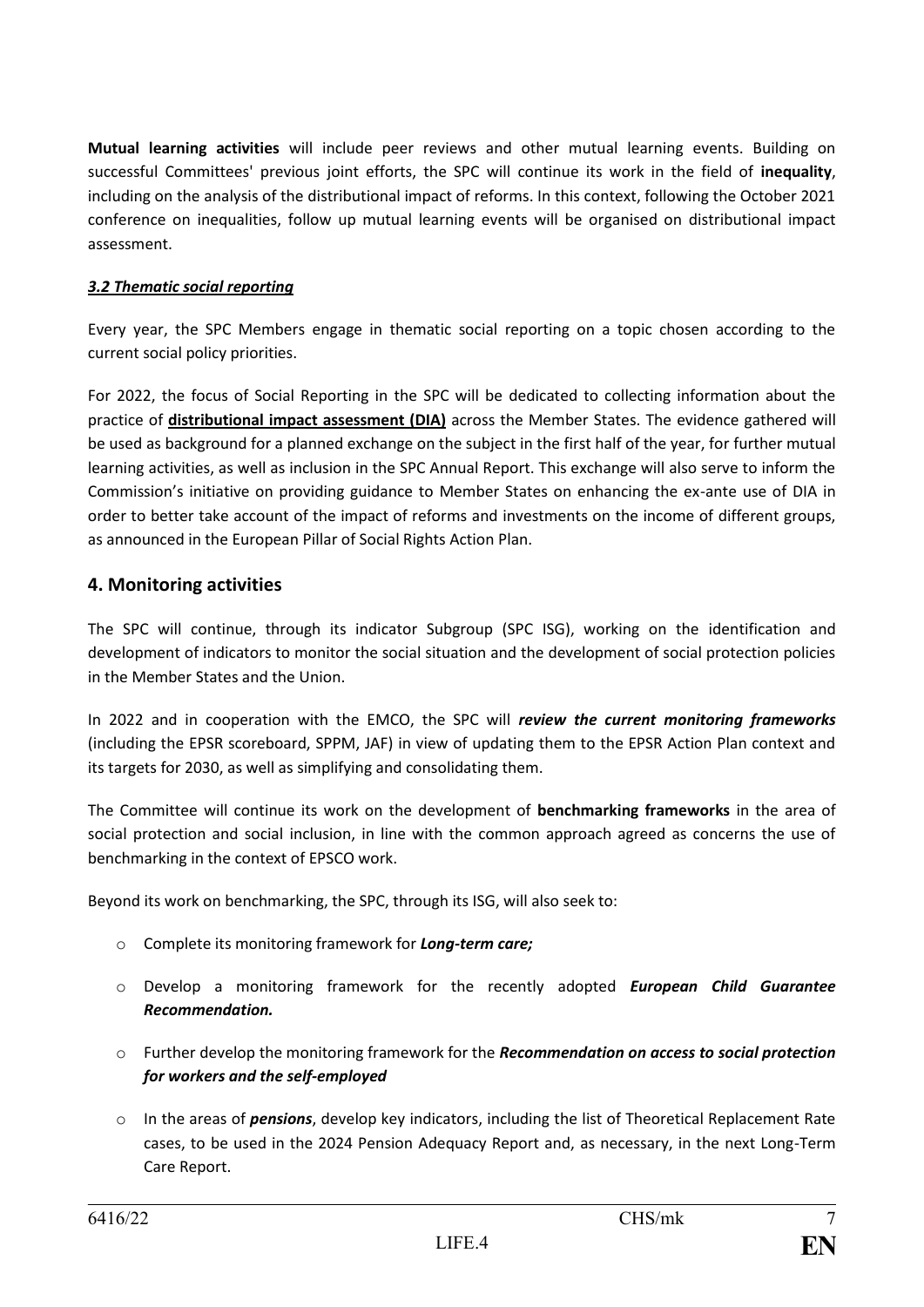In addition, the SPC will continue improving its indicator frameworks in the areas of *active inclusion, inequalities, energy poverty, situation of persons with disabilities, homelessness and housing exclusion, long-term care. The Committee will also follow analytical work on access to healthcare, social resilience (including the resilience of Social Protection systems) and work on social indicators for monitoring of the UN Sustainable Development Goals.* 

#### **4. Input from the SPC working groups**

The permanent SPC **Indicators' Sub-Group (ISG)** will continue to provide support to the SPC, especially it its monitoring activities (development of **indicators**, as well as **benchmarking and monitoring frameworks** as highlighted above)**.** The 2022 ISG Work programme Annexed to this document. The **Minimum Income Network Group (MINET)** will continue its mutual learning activities as regards minimum income policies and contribute to the preparation of the join SPC-Commission report on minimum income. Towards the end of 2022, the SPC will re-instate its ad-hoc **Working Group on Pension Adequacy** (**WGPA**) in preparation for the development of the 2024 edition of the SPC Pension Adequacy Report (PAR).

#### **5. Working methods and relations with other Committees and advisory bodies**

In light of the continued uncertainties with regards to the travel and meeting arrangements under COVID-19, the **2022 Committee meetings will initially be held virtually.** Physical meetings, which continue to be seen as enabling much richer and more interactive discussions, **will be resumed as soon as it is deemed safe and feasible under relevant national restrictions.**

The SPC will monitor the progress of its work under the current restrictions and, **if necessary**, **adapt its work-programme in the course of 2022.**

In its cooperation with other policy Committees (**EMCO, EPC, EFC, Education Committee**) and with the **Working Party on Public Health at Senior Level** (WPPHSL), the SPC will be guided by the Council Decision (EU) 2015/773 establishing the SPC, the European Council Conclusions of 15 October 2013 calling for more work to strengthen cooperation between the various Council configurations in order to ensure consistency of the economic, employment and social policies in line with the common EU objectives, as well as by the EPSCO Council Conclusions on Economy of Well-being, which call on the SPC to continue fostering a close cooperation with other Council Committees and preparatory bodies. This may include joint meetings, preparation of joint papers, as well as coordination of the views on cross-cutting policy issues.

The SPC is also seeking to develop co-operation with the newly established **European Platform on Combatting Homelessness**, with the **European Disability Platform** and with the **High Level Group on the future of social protection and of the welfare state in the EU.** 

#### **6. Cooperation with the EU social partners' organizations and social NGOs**

In delivering on its work programme, the SPC will seek to continue its co-operation with EU-level social partners and social NGOs.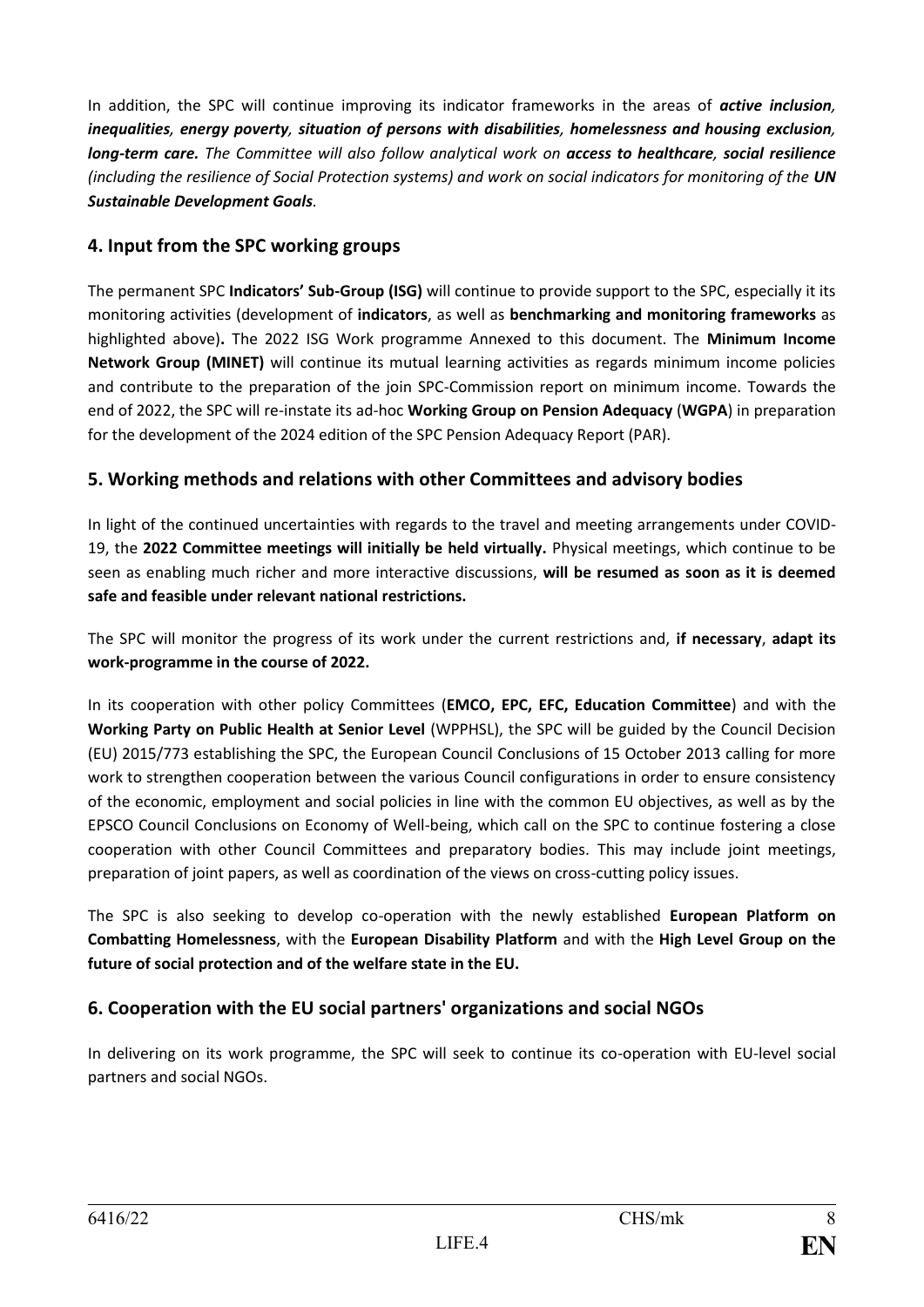#### **Annex 1: Work Programme of the SPC Indicators Sub-group (SPC ISG)**

# **2022 ISG Work Programme**

#### **1. Introduction**

The work programme of the Indicators Sub-Group (ISG) of the Social Protection Committee (SPC) for 2022 will focus on contributing to delivering on the 2022 SPC priorities, follow up of the European Pillar of Social Rights (EPSR) and its Action Plan for implementation, the European Semester, and relevant priorities arising from the Commission Work Programme 2022. In addition, the ISG will contribute as necessary to in-depth thematic work in the context of the open method of coordination for social protection and social inclusion (Social OMC). Furthermore, the ISG will provide evidence and analysis measuring the effects of the COVID-19 pandemic using the EU Statistics on Income and Living Conditions (EU-SILC) as soon as the first harmonised data on this becomes available.

Given these priorities and on-going activities, the work of the ISG will focus on the main areas listed below. The impact of new activities that the SPC decides to undertake in the course of 2022 will be assessed on an ongoing basis and the ISG work programme will be adjusted as necessary. Annex 1 contains an overview of next year's provisional meeting dates and agendas, with an indication of the timing of the main activities over 2022.

#### **2. Review of monitoring/reporting frameworks and follow up on the European Pillar of Social Rights and implementation of its Action Plan**

#### ⮚ **Follow up to the Europe 2020 Strategy**

The ISG will follow up on the findings of the joint assessment report of the EMCO and SPC on the Europe 2020 Strategy, in particular on issues related to the Committees' monitoring and reporting frameworks.

### ⮚ **Follow up to the European Pillar of Social Rights and implementation of its Action Plan, including the poverty and social exclusion target for 2030**

The ISG stands ready to contribute to relevant aspects related to the implementation of the Action Plan on the European Pillar of Social Rights and the monitoring of progress towards the new poverty and social exclusion target for 2030.

It will review the analytical content of the draft Joint Employment Report, and in particular, the assessment based on the EPSR scoreboard.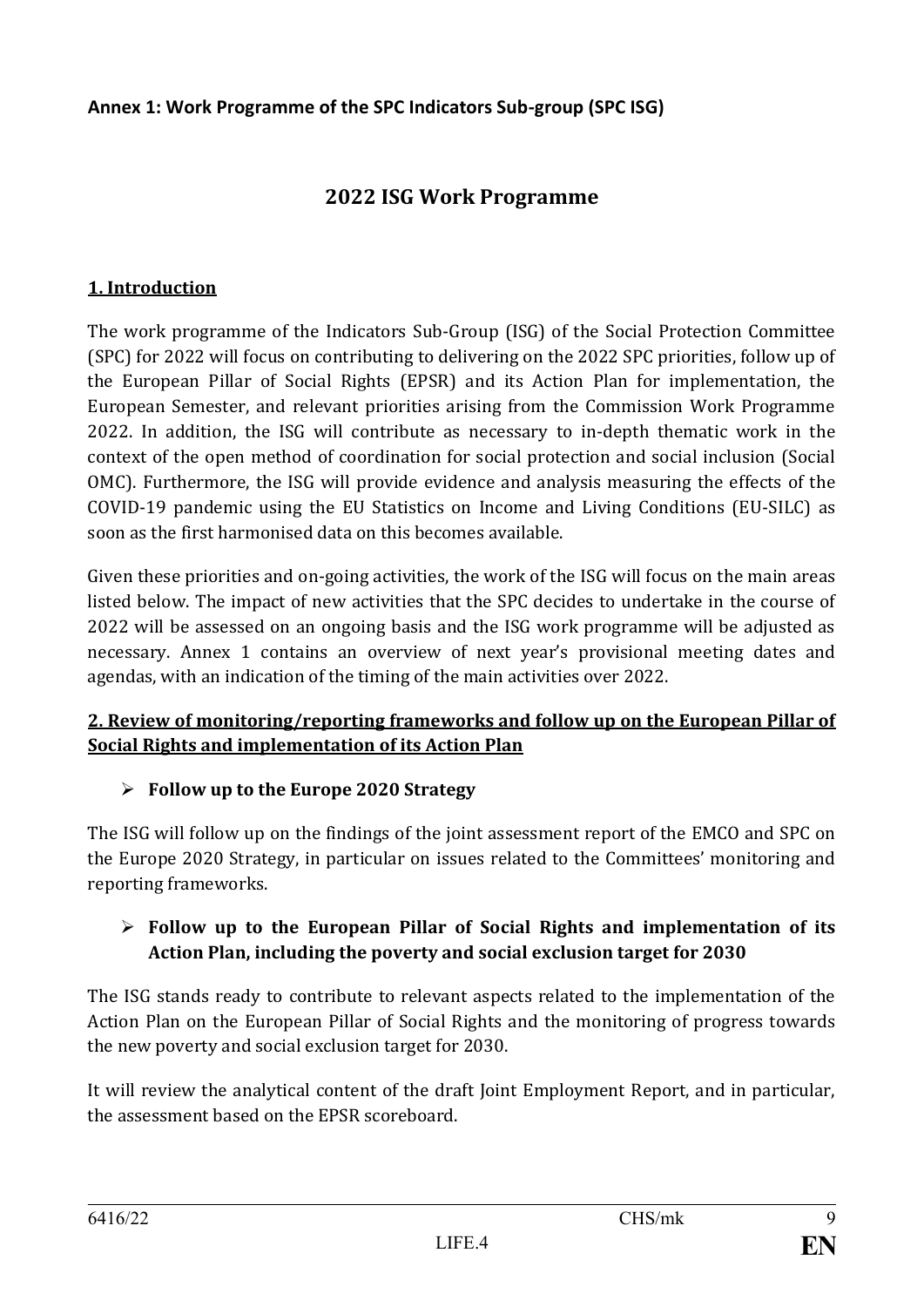# ⮚ **Review of the current social monitoring framework**

The ISG will continue to review the current social monitoring framework (EPSR scoreboard, SPPM, JAF, etc.)**<sup>4</sup>**. It will reflect, jointly with EMCO IG, on the scope to simplify and consolidate the existing tools in line with the findings from the assessment report of the EMCO and SPC on the Europe 2020 Strategy. It will also review improvements to the timeliness of indicators. Specific activities in this area will include:

# o **Reflect on the role of the EPSR scoreboard**

Jointly with EMCO IG, the ISG will reflect on the role of the EPSR scoreboard in relation to the action plan on the EPSR and other existing monitoring tools, including on the possible inclusion of secondary indicators in the scoreboard.

## o **Timeliness of social indicators and flash estimates**

Timely estimates of the social situation are essential as was highlighted by the COVID-19 crisis. The ISG will follow Eurostat work on improving the timeliness of social indicators and on flash estimates of key income-based indicators, and will reflect further on the appropriate and systematic use of flash estimates in the EU monitoring framework.

# o **Joint Assessment Framework (JAF)**

The ISG will review the Joint Assessment Framework together with the EMCO Indicators Group and the European Commission. The ISG will also assess the JAF methodology in view of its improvement and further development.

## o **Benchmarking**

The ISG will continue the work on benchmarking as tasked by the SPC. The ISG will also, whenever called upon, review already existing frameworks.

## o **Assessing social impact of EU policies**

The ISG will follow developments in the field of assessing the social impact of EU policies, including distributional impact assessment and the Better Regulation (BR) Package, the governance of the assessment of the social impact of new initiatives, and the social impact of CSR linked reforms at the national level. The ISG will support the implementation of BR Guidelines and efforts to quantify the social impacts by

<sup>1</sup> **<sup>4</sup>** European Pillar of Social Rights Scoreboard, Social Protection Performance Monitor (SPPM) and Joint Assessment Framework (JAF).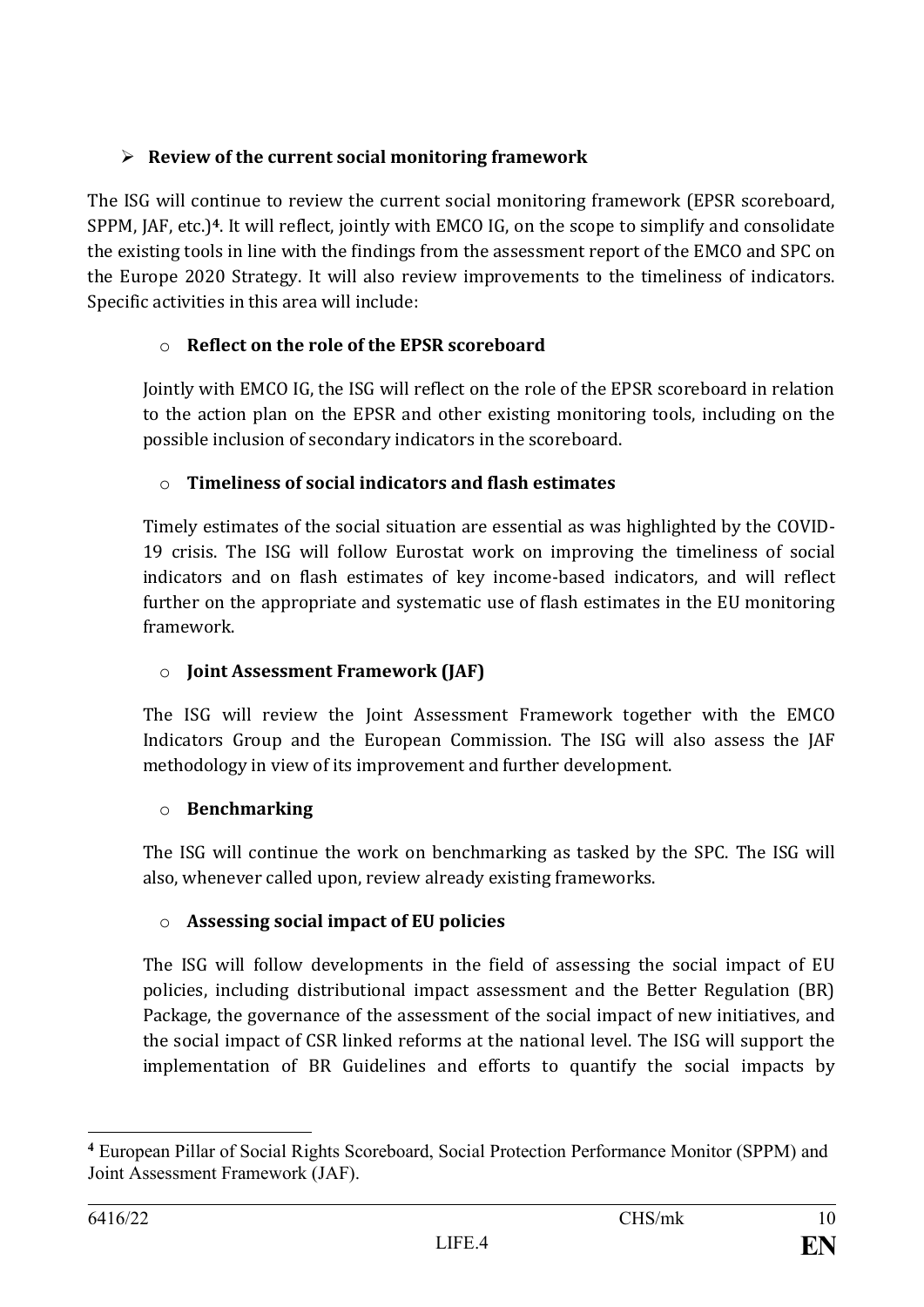reviewing possibilities to improve availability, accessibility and timeliness of evidence (including administrative data).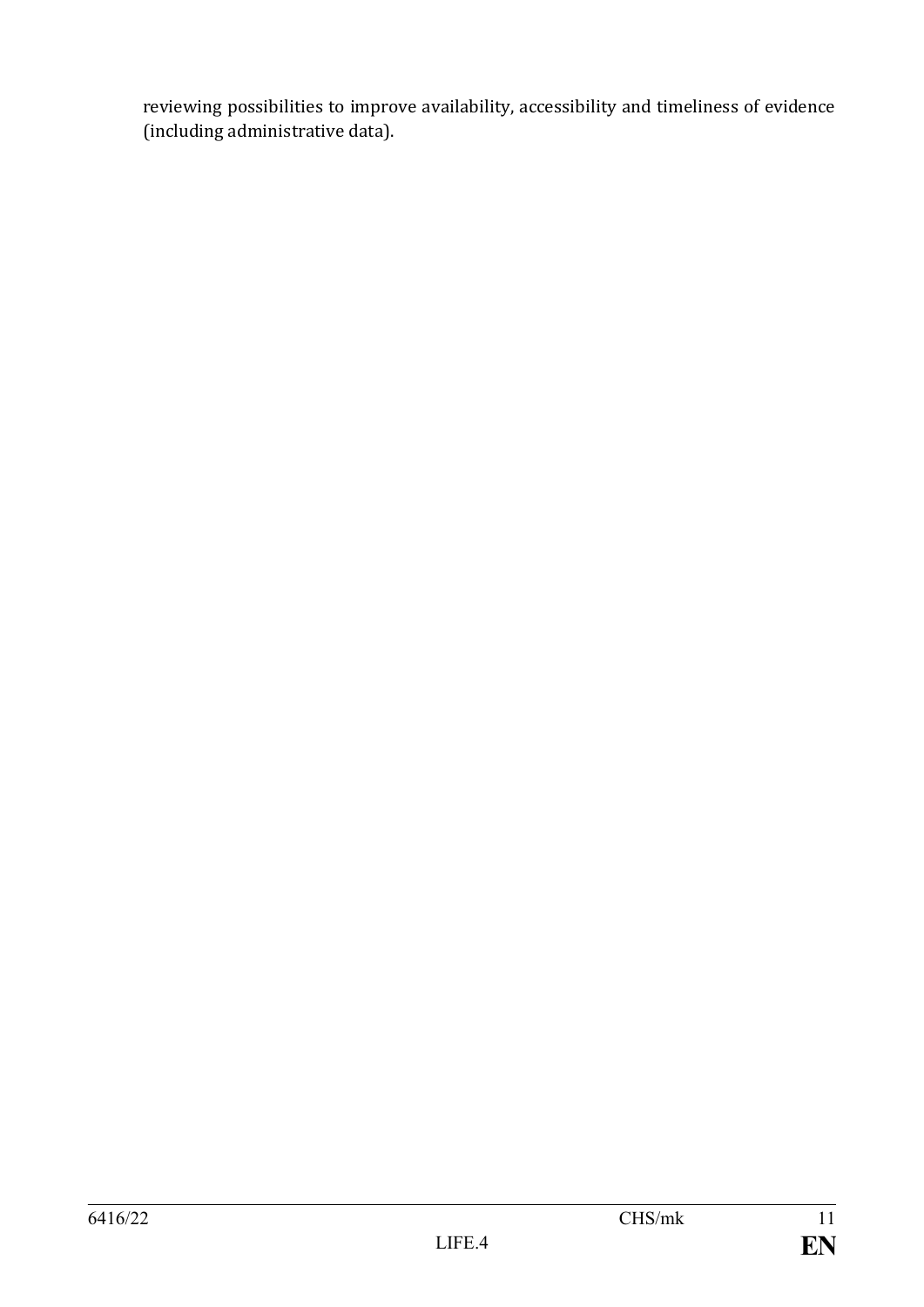#### **Planned deliverables for 2022:**

The ISG will, in collaboration with EMCO IG, review the current monitoring frameworks in view of updating them to the context of implementation of the Action Plan on the European Pillar of Social Rights and its targets for 2030, also with the overall aim to simplify and consolidate them.

#### **3. Monitoring of the social situation and the development of social policies**

### ⮚ **Preparation of the SPC Annual Report**

The ISG will contribute to the update on the social situation in the European Union, through preparing specific inputs based on its monitoring tools, on-going work as well as through providing analysis based on the EU social indicators. It will review the technical and analytical content of the annual report, as well as the methodology for identifying the Key Social Challenges (KSCs) and Good Social Outcomes (GSOs). The ISG will also continue collecting statistics derived from administrative data on benefit recipients and provide analysis and evidence on social aspects of the COVID-19 crisis. When following up this work the ISG will consider ways to improve the comparability of benefit recipients data provided by Member states.

#### ⮚ **Social Protection Performance Monitor (SPPM)**

The ISG will continue the work on updating the SPPM, especially regarding the set of key social indicators in view of recent statistical developments and ISG adoption of new indicators. It will produce an update of the SPPM dashboard based on the complete set of EU-SILC 2020 data. The impact of the COVID-19 crisis will be reflected in this work.

## **Regular monitoring of the social situation following the COVID-19 outbreak**

The ISG, as necessary and in cooperation with the EMCO Indicators Group, will produce regular updates on the social situation following the outbreak of the COVID-19 pandemic, based on the more frequent updates of the benefits recipients data collected via the ISG and possibly continued reporting on the crisis support measures implemented by Member States. Eurostat nowcasts of poverty and income inequality indicators and relevant studies on the social impact of the crisis will also be used as appropriate.

In carrying out its monitoring activities, and given the risk that the timeliness and quality of the usual data collections underpinning social indicators will be affected by the COVID-19 pandemic, the ISG will take into account Eurostat advice on this and discuss the greater use of nowcasting exercises.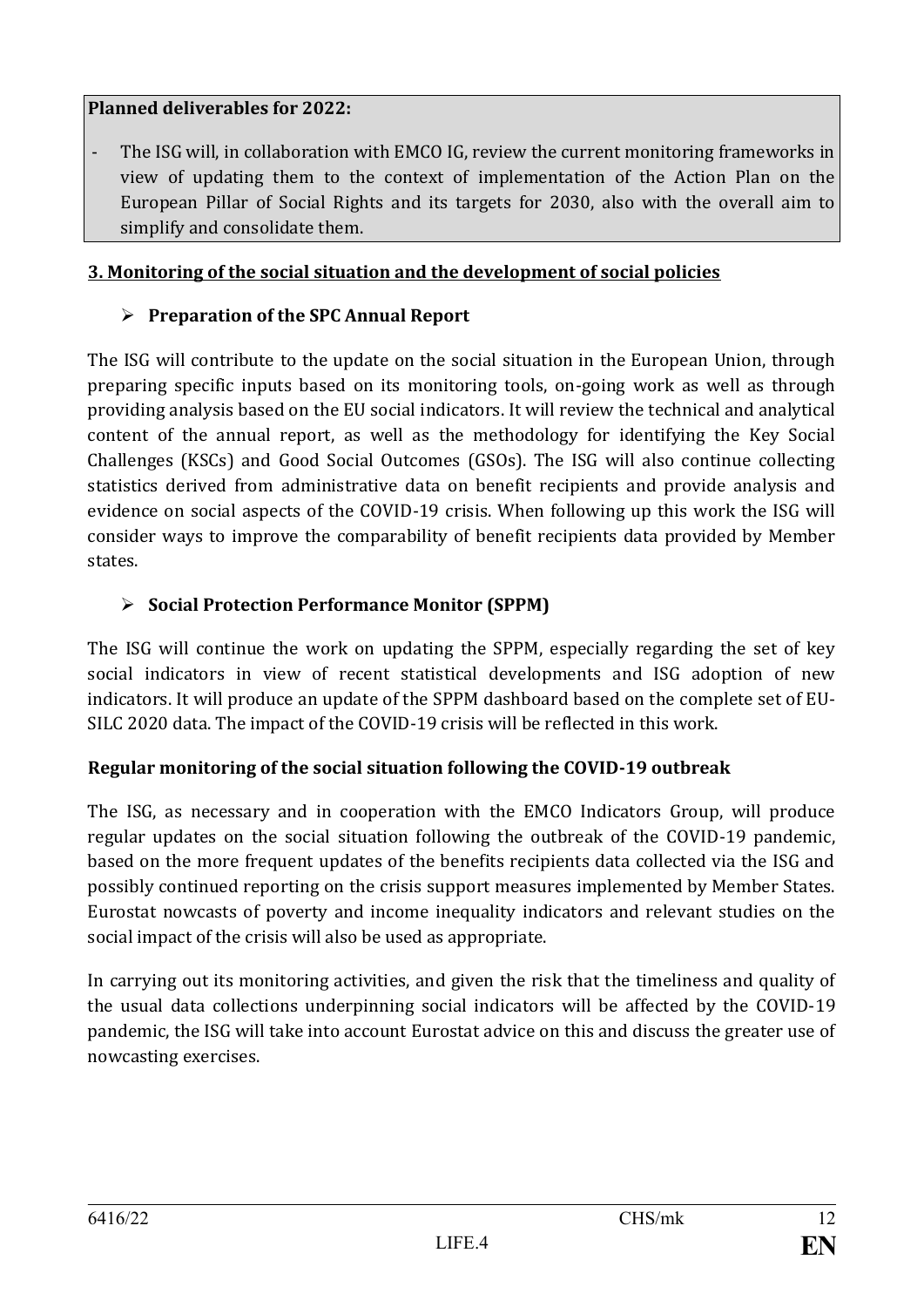# **Planned deliverables for 2022**

## *Reports*

- The ISG will contribute to the SPC annual report through an update on the social situation in the European Union and analysis based on the EU social indicators.
- It will provide regular updates as necessary on developments in the social situation following the outbreak of the COVID-19 pandemic.

## *Indicators and tools*

Update the Social Protection Performance Monitor

## **4. Thematic work**

## ⮚ **Social inclusion**

• **Inequality**

Following up on the set of indicators agreed to monitor income inequalities and inequalities of opportunities, the ISG will also explore further work in the areas of the evolution of the middle class (i.e. those around the middle of the income distribution), the assessment of the distributional impacts of public policies, the evolution of cross-country inequality as well as the evolution of purchasing power.

## ⮚ **Active inclusion indicators**

The Council Conclusions on minimum incomes invite the Commission and the Committees (SPC with the involvement of EMCO) to prepare periodically a joint report to analyse and review the progress achieved in the development of minimum income protection in the Member States. As mandated by the SPC, the ISG will develop this report, with technical inputs from MINET (Minimum Income Network) and with the support of the Commission services, in line with the agreed report outline and in view of its finalisation in May 2022.

Following the discussions held in 2019, the work on policy indicators for measuring the quality of social services, encompassing inter alia such criteria as: accessibility, availability, affordability and coverage will resume once the Commission completes the mapping exercise of relevant services and quality indicators available at national level. The results of the mapping exercise undertaken in 2018 provides information on so-called mainstream social services, while further work is needed focusing on personal targeted services. On the basis of a study focusing on this dimension, further work on monitoring quality of social services will resume.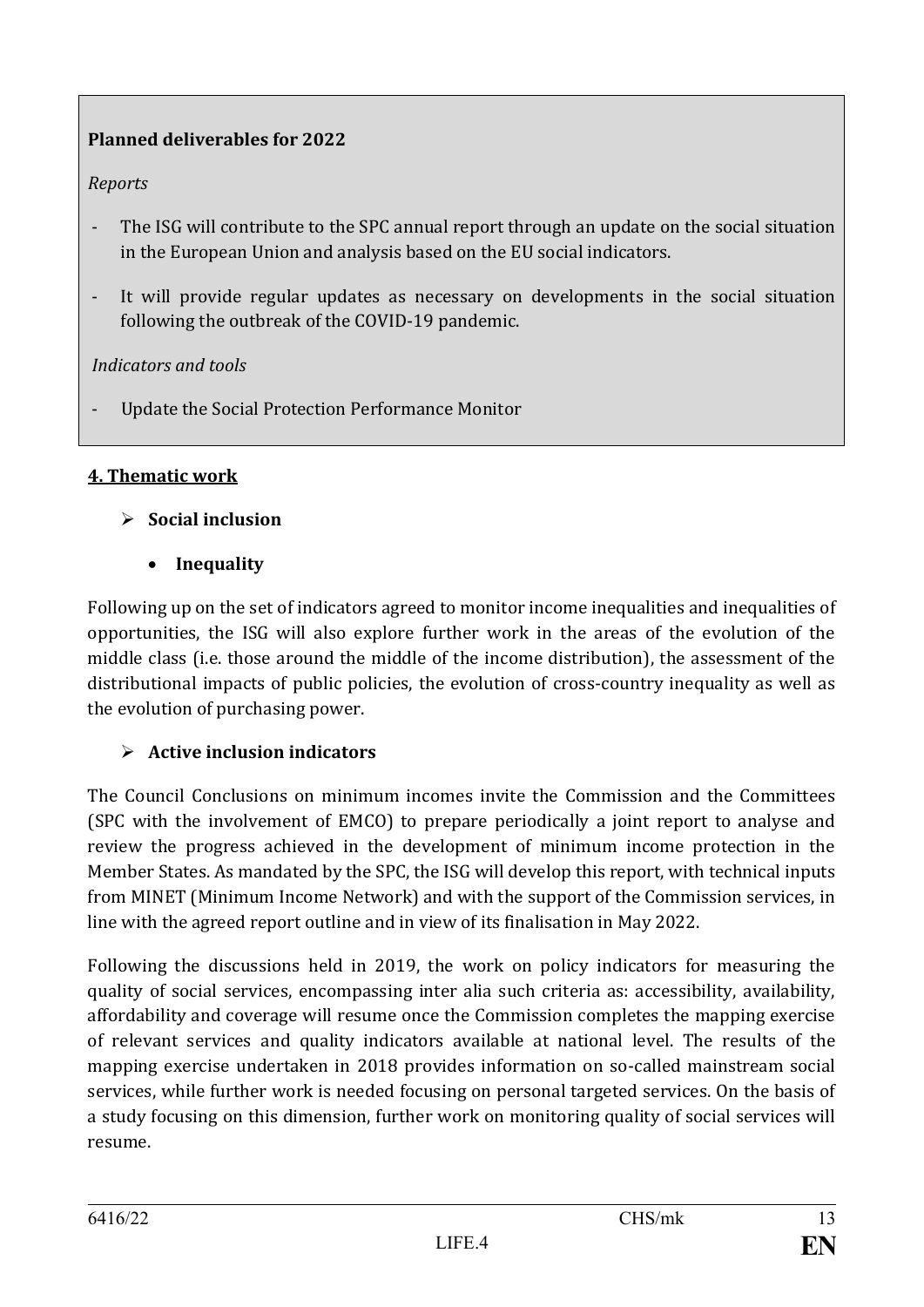# ⮚ **Child poverty**

The ISG will develop a monitoring framework for the recently adopted European Child Guarantee Recommendation, building on the work carried out for the benchmarking framework on childcare and support to children.

## ⮚ **Situation of persons with disabilities**

Together with the Commission, the ISG will continue to develop new indicators for monitoring the situation of persons with disabilities. This includes further development of indicators in the area of education for persons with disabilities (for example early school leavers) and employment. It will also explore the possibility to include the new indicators for persons with disabilities in the joint assessment framework (JAF), and new indicators following the inclusion of a disability question in social surveys.

## ⮚ **Homelessness and housing exclusion, Housing conditions**

The ISG will look into the area of homelessness and housing exclusion with the aim to further develop indicators and improve the availability of data in this area, including in the context of monitoring under the new Platform on Combatting Homelessness. If tasked by the SPC, it may provide support to the monitoring activities foreseen under the Platform.

## ⮚ **Indicators on Social and Labour Aspects of the Just Transition towards Climate Neutrality**

The ISG will follow work on indicators relevant to monitor the social and labour aspects of the just transition towards climate neutrality in view of the Commission initiative for a Council Recommendation in this area, and in particular examine the need for new indicators to address the fairness of the transition.

In this context the ISG will also follow work on energy poverty and be ready to contribute to the monitoring process in this area, which has been given heightened importance following the announcement of a forthcoming Commission proposal for a Social Climate Fund to tackle energy poverty.

# ⮚ **Health**

The ISG will support the further development of the OMC health work stream and follow closely the work of DG SANTE on measuring access to healthcare, including considering the feasibility of new indicators for future work on the JAF Health framework of indicators.

The ISG will maintain regular contact with Eurostat and international organisations such as OECD and WHO in terms of policy needs and priorities in the area, and follow-up the work of the Working Party on Public Health (WPPH) working group on Health System Performance Assessment.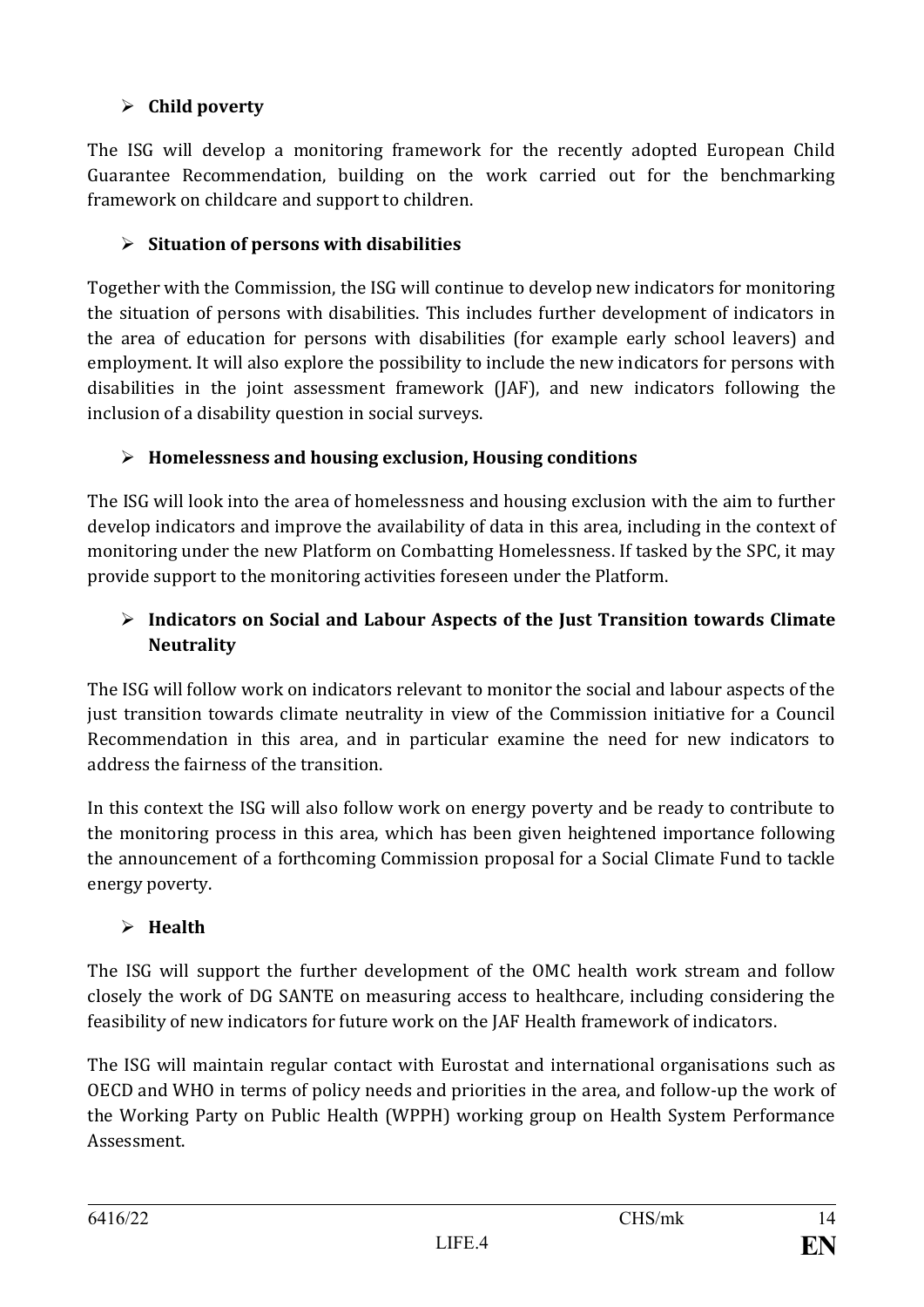### ⮚ **Long term care**

The ISG will support the further development of the OMC long-term care work stream, reflecting the heightened policy interest in this area and the announcement of a forthcoming European Care Strategy. It will complete the monitoring framework for LTC, including by identifying indicators that can be commonly used in the context of the OMC on long-term care. In addition, the ISG will follow the work of the planned EUROSTAT Task Force on LTC in order to improve the availability and quality of indicators relating to LTC. It will also support as necessary the preparation of the next SPC Long-Term Care report.

## ⮚ **Pensions**

The ISG will support the preparation of the 2024 Pension Adequacy Report. The ISG will discuss and propose to the SPC the key indicators, including the list of Theoretical Replacement Rate cases, to be used in the 2024 Pension Adequacy Report.

## ⮚ **Reconciliation of private and professional life**

Following the finalisation of the guidance manual and indicator framework on comparative EU-level data on the reconciliation of private and professional lives, the ISG, in coordination with the EMCO IG, will follow-up as necessary on Member States' progress in preparing for and delivering the data required for the Directive on reconciliation of private and professional life.

## ⮚ **Access to social protection**

The ISG will update and develop further the indicator framework for monitoring access to social protection for workers and the self-employed in the context of the 2019 Council Recommendation on access to social protection.

## ⮚ **Social resilience, especially regarding social protection systems**

The ISG will follow analytical work on social resilience, including on the resilience of social protection systems.

### ⮚ **Social indicators for monitoring of the UN Sustainable Development Goals (SDGs)**

The ISG will follow work on social indicators for monitoring of the UN Sustainable Development Goals and contribute as necessary to the further development of the indicators in this area.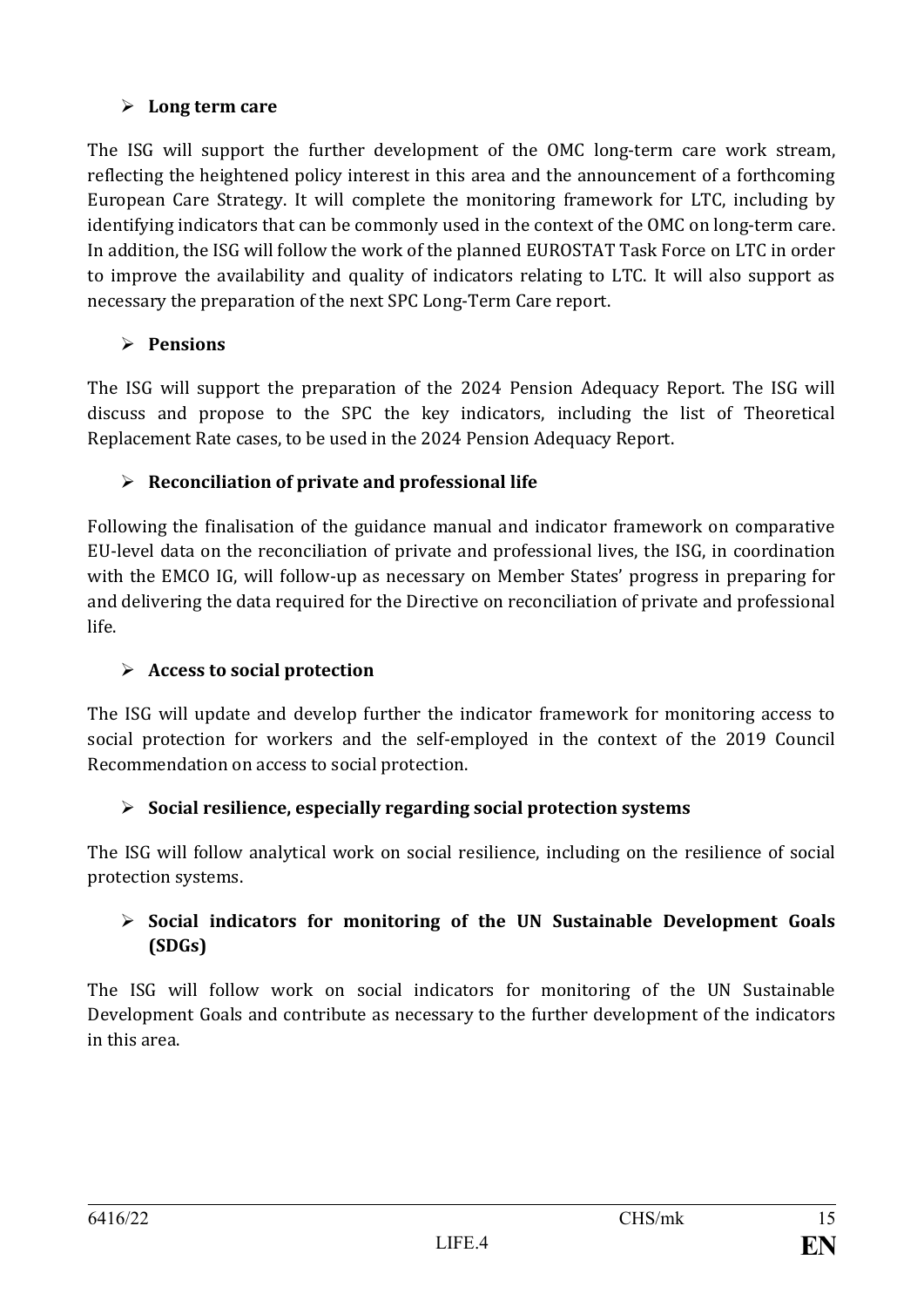### **Planned deliverables for 2022**

#### *Thematic work*

- Completing the monitoring framework for LTC.
- Further development of the monitoring framework for the Recommendation on access to social protection for workers and the self-employed.
- Development of a monitoring framework for the European Child Guarantee Recommendation.
- Produce by May 2022 a report to analyse and review the progress achieved in the development of minimum income protection in the Member States.
- Proposal to the SPC on the key indicators, including the list of Theoretical Replacement Rate cases, to be used in the 2024 Pension Adequacy Report and, as necessary, in the next Long-Term Care Report.

#### **5. On-going activities on enhancing statistical capacity and methods**

The ISG will explore how to include more contextual information (such as on the types of national social protection systems) in order to help users to better interpret the available indicators. It will also explore the use of alternative data sources that could possibly complement the existing surveys mainly used for social indicators, such as administrative data. It will review and enhance its indicators wherever necessary on the basis of new data or analysis.

In the course of 2022, the ISG will ensure its continuing contribution to the work of the Task Force on the revision of the EU-SILC legal basis and will follow closely its progress. It will follow up on the legal procedures stemming from the framework regulation for European statistics relating to persons and household, based on data at individual level collected from samples (IESS). It will follow up on the implementation of IESS.

The ISG will collaborate further with Eurostat on the possibility of inclusion of non-monetary income components in the definition of income. In this regard, it will follow closely and provide guidance on any follow up to the Eurostat project on "Social transfers in kind". It will also follow up on the recommendations contained in the report on Net-SILC2 analysis on "Monitoring the evolution of income poverty and real incomes over time" and on related work carried out under Net-SILC3.